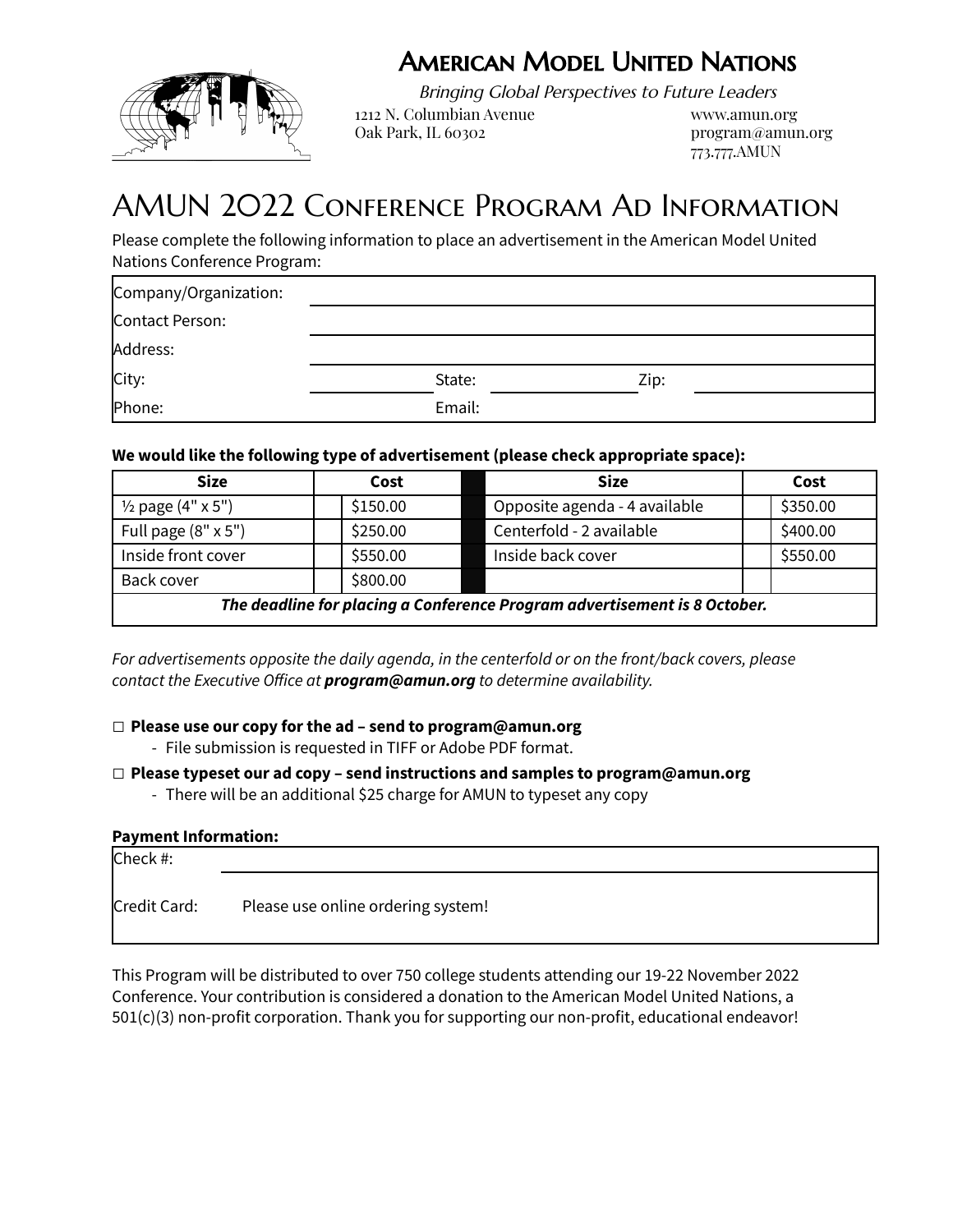## American Model United Nations



Bringing Global Perspectives to Future Leaders

1212 N. Columbian Avenue www.amun.org Oak Park, IL 60302 program@amun.org

773.777.AMUN

# AMUN 2022 Graduate School and Career Expo

American Model United Nations (AMUN) International is pleased to announce we are accepting reservations for our Graduate School and Career Expo. The expo will take place on **Monday, 21 November from 9:30 a.m. to 1:30 p.m.**

Please complete the following information to participate in the Graduate School and Career Expo. Contact and payment information only needs to be completed on one page.

| Company/Organization: |        |      |  |
|-----------------------|--------|------|--|
| Contact Person:       |        |      |  |
| Address:              |        |      |  |
| City:                 | State: | Zip: |  |
| Phone:                | Email: |      |  |

### **Please select your table preference (please check appropriate space):**

| My organization will be able to attend in person, please sign us up for the following: |       |  |
|----------------------------------------------------------------------------------------|-------|--|
| Staffed Table                                                                          | \$350 |  |
| My organization will be unable to attend in person:                                    |       |  |
| Unstaffed Table                                                                        | \$400 |  |

If you choose to send one or more individuals to staff a table, your group will be provided with a 6 or 8 foot skirted table. Minimal power usage (typically a wall plug) and chairs will also be available at some tables. Please inform us in advance if you will need power or any other logistical assistance for your table.

Unstaffed display space is also available for an additional \$50 fee. AMUN staff members will set up your organization's materials on an unstaffed table during the Expo. Shipping instructions will be sent prior to the Conference.

If you have any questions or for more information, please feel free to contact the AMUN Executive Office at the numbers or e-mail listed above.

### **Payment Information:**

| Check #:     |                                    |  |
|--------------|------------------------------------|--|
| Credit Card: | Please use online ordering system! |  |